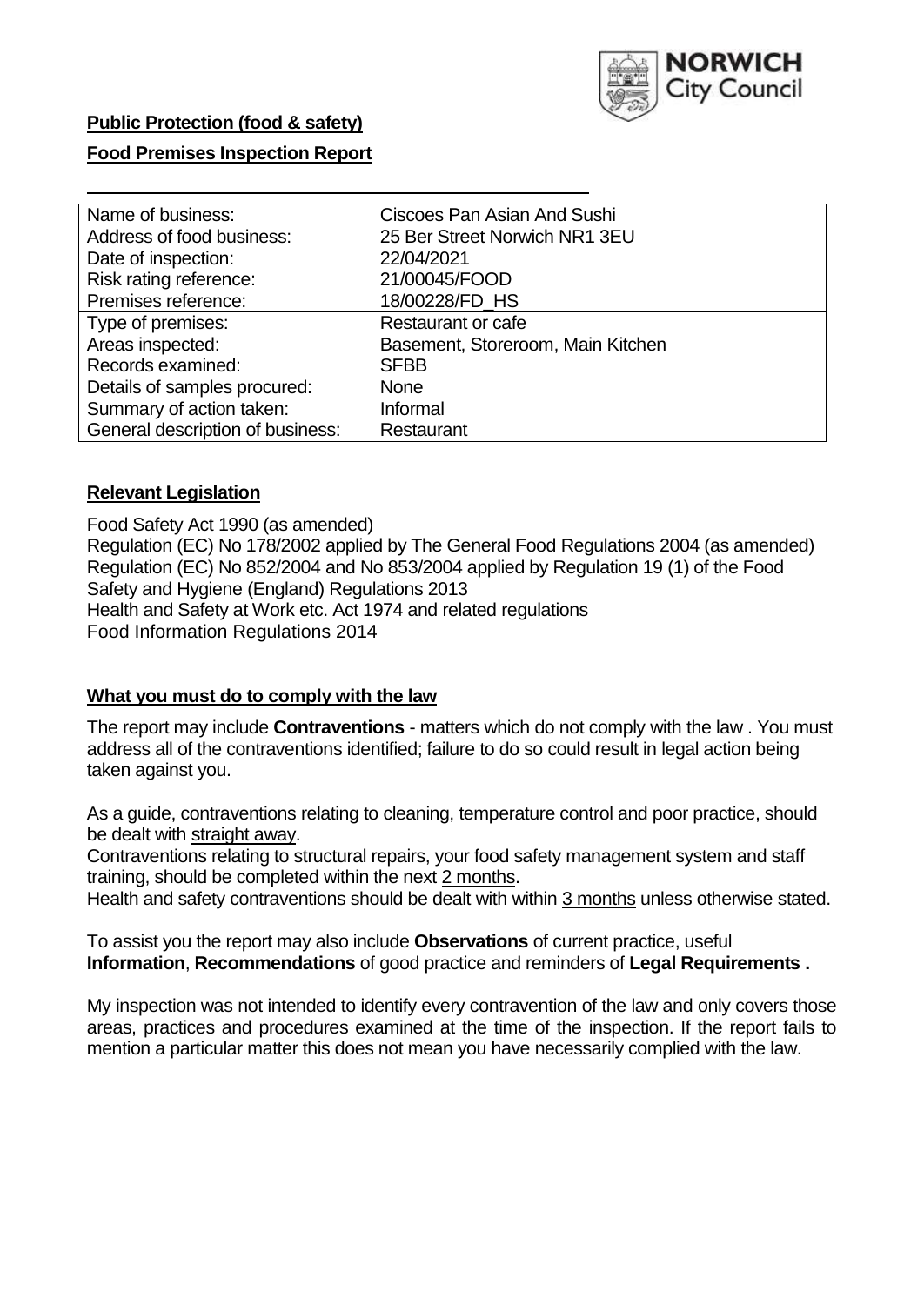# **FOOD SAFETY**

## **How we calculate your Food Hygiene Rating:**

 The food safety section has been divided into the three areas which you are scored against for the hygiene rating: 1. food hygiene and safety procedures, 2. structural requirements and 3. confidence in management/control procedures. Each section begins with a summary of what was observed and the score you have been given. Details of how these scores combine to produce your overall food hygiene rating are shown in the table.

| <b>Compliance Area</b>                     |          |                  |           | <b>You Score</b> |                |    |           |                 |          |  |  |
|--------------------------------------------|----------|------------------|-----------|------------------|----------------|----|-----------|-----------------|----------|--|--|
| Food Hygiene and Safety                    |          |                  |           | $\Omega$         | 5              | 10 | 15        | 20              | 25       |  |  |
| <b>Structure and Cleaning</b>              |          |                  | $\Omega$  | $5^{\circ}$      | 10             | 15 | 20        | 25              |          |  |  |
| Confidence in management & control systems |          |                  | $\Omega$  | 5                | 10             | 15 | 20        | 30 <sup>°</sup> |          |  |  |
|                                            |          |                  |           |                  |                |    |           |                 |          |  |  |
| <b>Your Total score</b>                    | $0 - 15$ | 20               | $25 - 30$ |                  | $35 - 40$      |    | $45 - 50$ |                 | > 50     |  |  |
| <b>Your Worst score</b>                    | 5        | 10 <sup>10</sup> | 10        |                  | 15             |    | 20        |                 |          |  |  |
|                                            |          |                  |           |                  |                |    |           |                 |          |  |  |
| <b>Your Rating is</b>                      | 5        | $\overline{4}$   |           | 3                | $\overline{2}$ |    |           |                 | $\Omega$ |  |  |

Your Food Hygiene Rating is 3 - a generally satisfactory standard

# **1. Food Hygiene and Safety**

 generally you have satisfactory food handling practices and procedures and adequate Food hygiene standards are generally satisfactory and maintained. There is evidence of some non-compliance with legal requirements. Some lapses are evident however control measures to prevent cross-contamination are in place. The contraventions require your attention; although not critical to food safety they may become so if not addressed. **(Score 10)** 

 $000000$ 

## Contamination risks

 **Contravention** The following exposed food to the general risk of physical contamination with dirt or foreign objects:

open packets of food were being stored in the storeroom

**Legal Requirement** provide non-absorbent containers e.g plastic containers with lids, designed for food storage so they can be easily cleaned

 be protected from any contamination likely to render it unfit for human consumption, **Legal Requirement** At all stages of production, processing and distribution, food must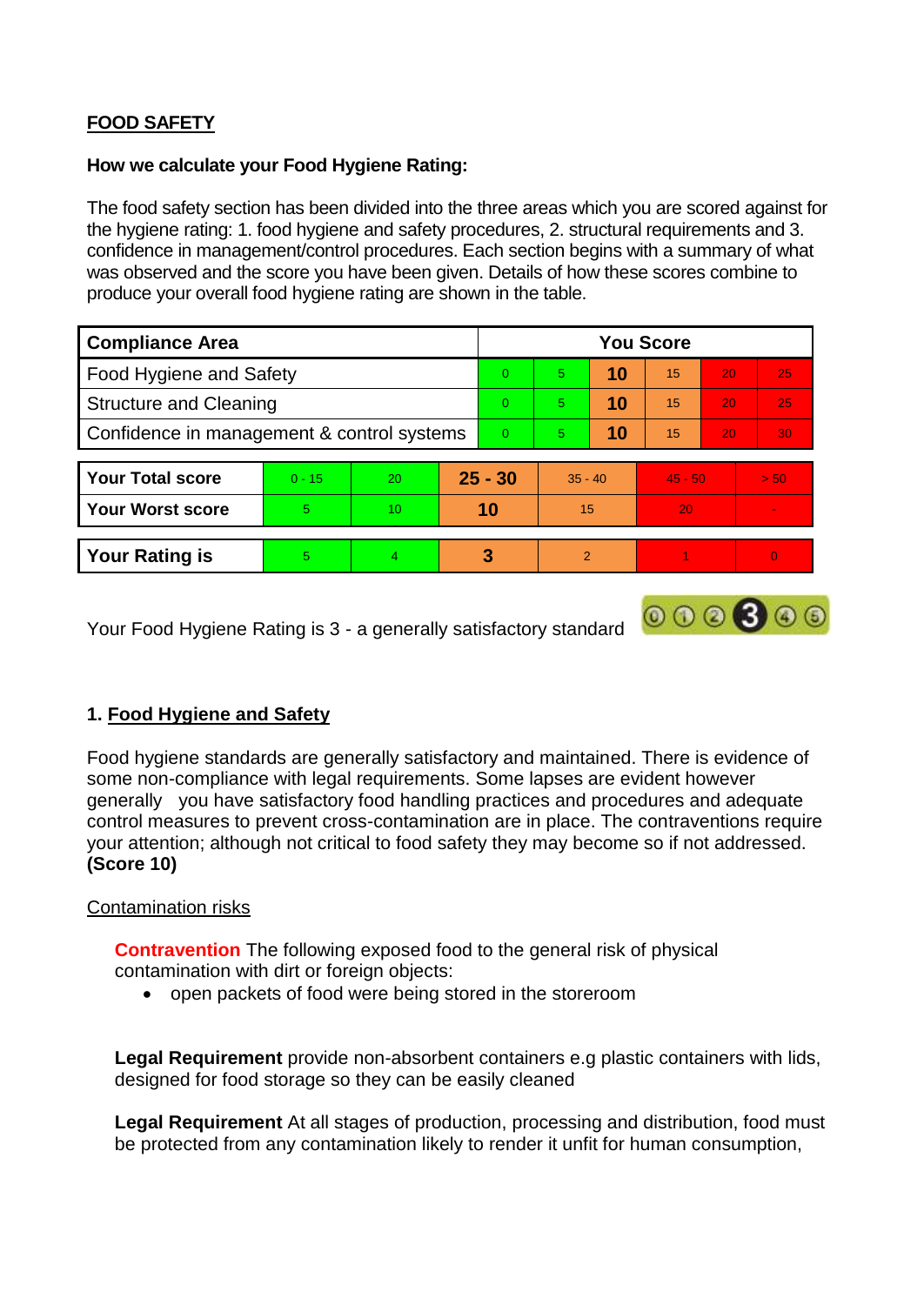injurious to health or contaminated in such a way that it would be unreasonable to expect it to be consumed in that state.

**Recommendation** Provide separate equipment and utensils designated for use with either raw or ready-to-eat foods, which can be easily identified (e.g. colour coded) and stored and washed separately.

**Recommendation** Chopping/cutting boards were being stored directly touching. Chopping/cutting boards must be stored in a rack properly divided to stop cross-contamination and to allow aeration

## Hand-washing

**Recommendation** Provide an additional wash hand basin in the servery kitchen

 important for personal cleanliness. Remind all food handlers of the need to wash their **Contravention** the wash-hand basin was not in regular use. Regular hand washing is hands before starting or returning to work, and specifically:

- After using the toilet:
- After handling rubbish;
- After smoking
- After taking a break;
- After handling raw food

#### Personal Hygiene

**Observation** I was pleased to see that standards of personal hygiene were high.

#### Temperature Control

 survival by applying appropriate temperature controls at points critical to food safety **Observation I** was pleased to see you were able to limit bacterial growth and/or and that you were monitoring temperatures.

## Unfit food

 presence) because it was; past its use by date; and did not conform to food safety **Contravention** The following food was unfit (and was seized or destroyed in my requirements regulations

- 2 x packets of mixed leaf salad and a packet of corn on the cob were being stored beyond its 'use by' date of 20/4
- 4 x packets of black seaweed had rust to the packets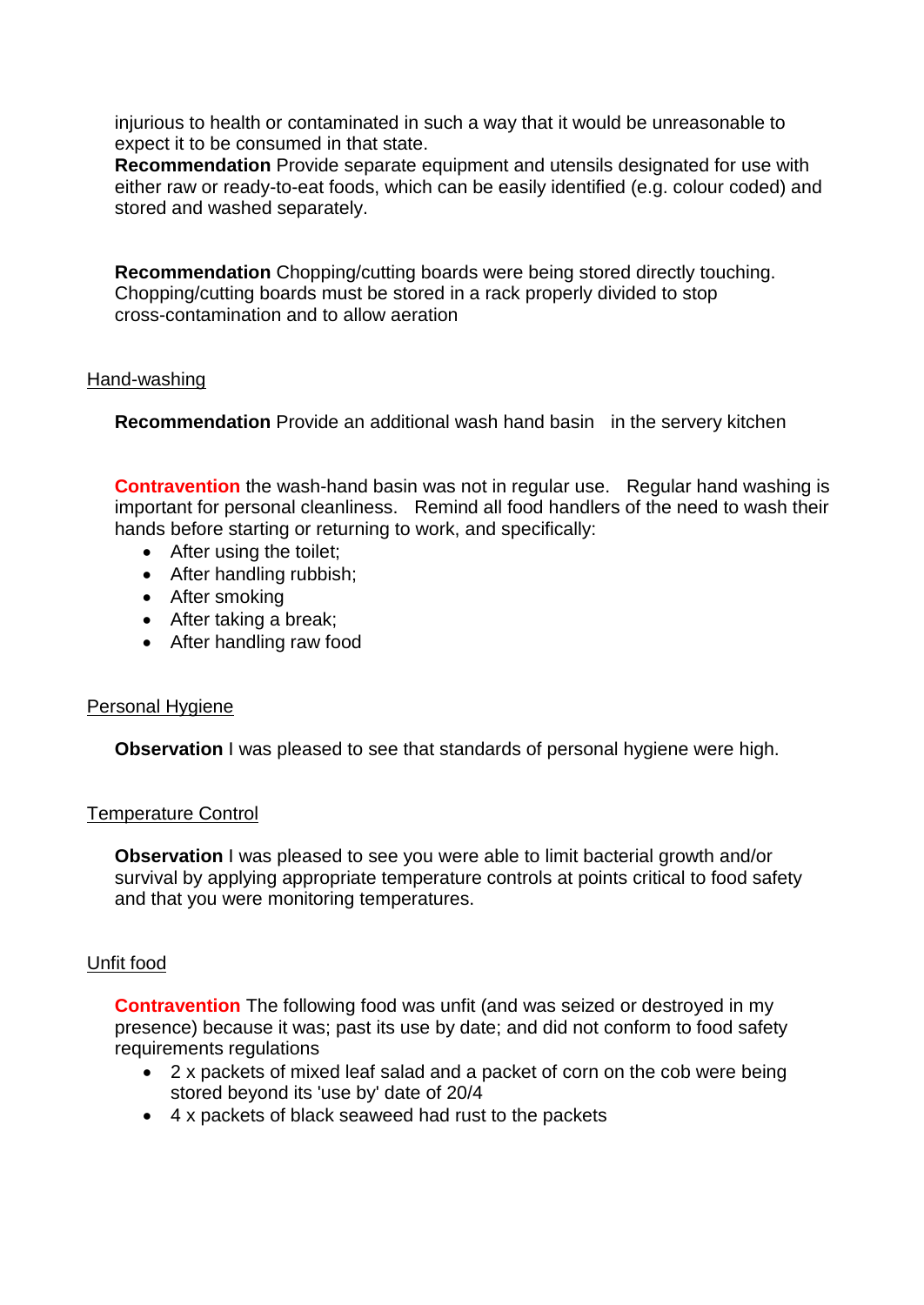**Information** High risk items bear a use by date. You must not sell, use or intend to sell such items and should ensure you have checks in place to remove these from use.

## Poor Practices

 continue may cause food to become contaminated or lead to its deterioration: **Observation** The following matters represented poor practice and if allowed to

cauliflower was being stored beyond its 'best before' date of 21/4

**Guidance** It is an offence to sell food which is not of the nature, substance or quality demanded by the consumer. Food sold passed it's 'best before' date could be of a reduced quality so you must check it is OK before you use it.

# **2. Structure and Cleaning**

 The structure facilities and standard of cleaning and maintenance are of a generally adequate. The contraventions require your attention; although not critical to food safety satisfactory standard but there are some repairs and/or improvements which are required in order for you to comply with the law. Pest control and waste disposal provisions are they may become so if not addressed. **(Score 10)** 

### Cleaning of Structure

**Contravention** The following items were dirty and require more frequent and thorough cleaning:

- floor/wall junctions
- around equipment feet
- flooring behind and under equipment
- flooring behind door
- hand contact surfaces such as light switches and door handles
- mastic joints behind sinks
- skirting boards
- bottom to rear door

## Cleaning of Equipment and Food Contact Surfaces

**Contravention** The following items are dirty and must be cleaned::

- interior to microwave
- side to fridge
- lids to food containers
- shelving to stainless steel tables
- $\bullet$  bin

## Cleaning Chemicals / Materials / Equipment and Methods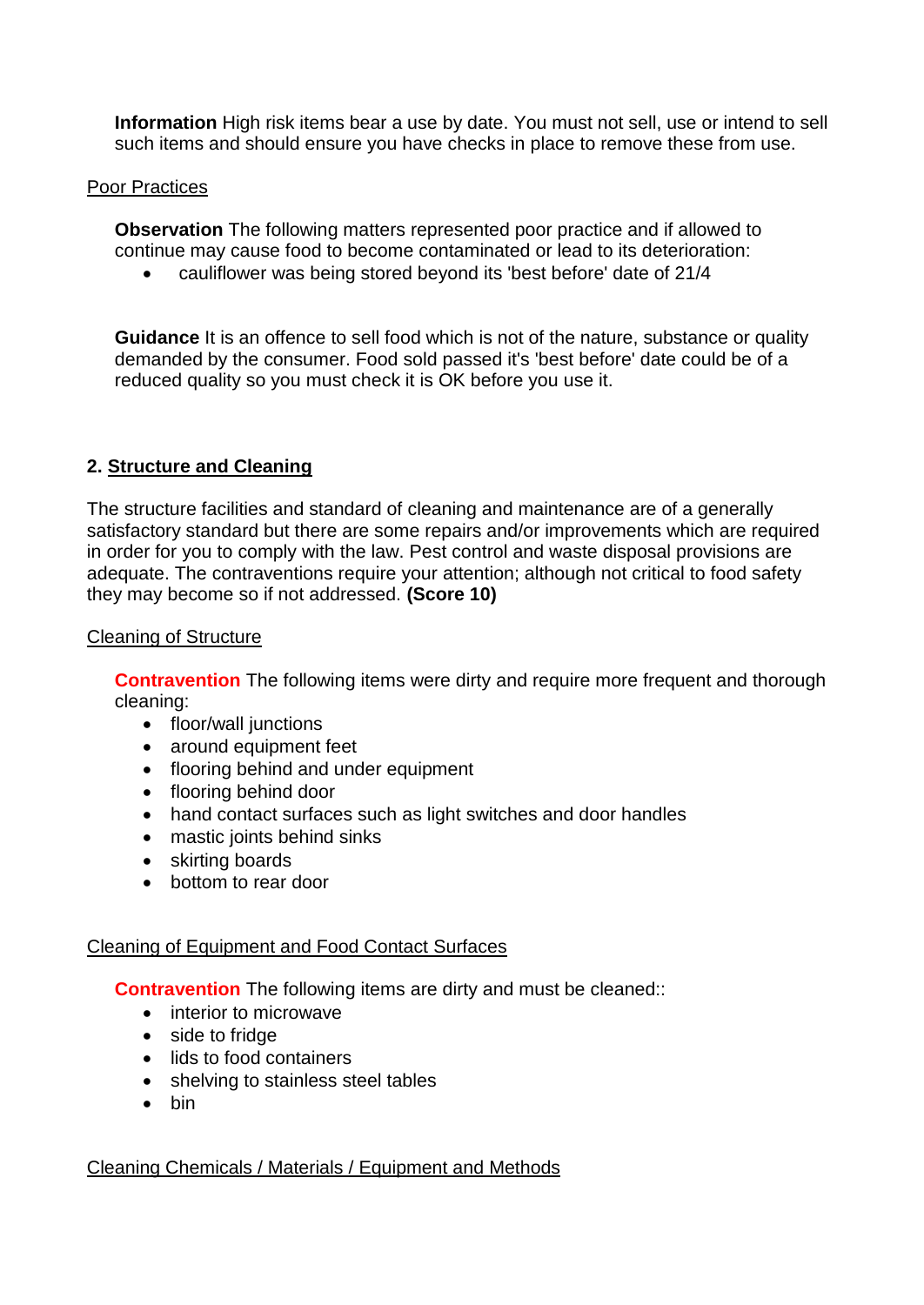**Observation** I was pleased to see that your cleaning materials, and equipment were able to minimise the spread of harmful bacteria between surfaces.

## Maintenance

**Contravention** The following had not been suitably maintained and must be repaired or replaced:

- fridge shelving
- interior door to fridge
- split seals to under counter fridges
- lid was broken to rice container
- bare wooden shelves in food store, these need to be painted or sealed
- rust to shelf to kitchen table
- wall behind kitchen washing up sink
- wall next to washing up sink

### Facilities and Structural provision

**Observation** I was pleased to see that adequate facilities had been provided.

## **3. Confidence in Management**

There are generally satisfactory food safety controls in place although there is evidence of some non-compliance with the law. The contraventions require your attention; although not critical to food safety they may become so if not addressed. **(Score 10)** 

Food Hazard Identification and Control

 hazards to food (such as bacteria growing on food, bacteria surviving in cooked food **Contravention** The following matters demonstrated that you have not identified and cross-contamination) or the methods of control at critical points in your operation:

 you had not identified the particular risks associated with sushi rice as a critical control point. As sushi is considered a particularly high risk food product, you need to ensure you have procedures to follow to control the risk and have these written down in your Safer Food Better Business pack (This was mentioned in your previous inspection)

## Proving Your Arrangements are Working Well

**Contravention** You are not working to the following safe methods in your SFBB pack:

- personal hygiene / handwashing
- cleaning / clear and clean as you go